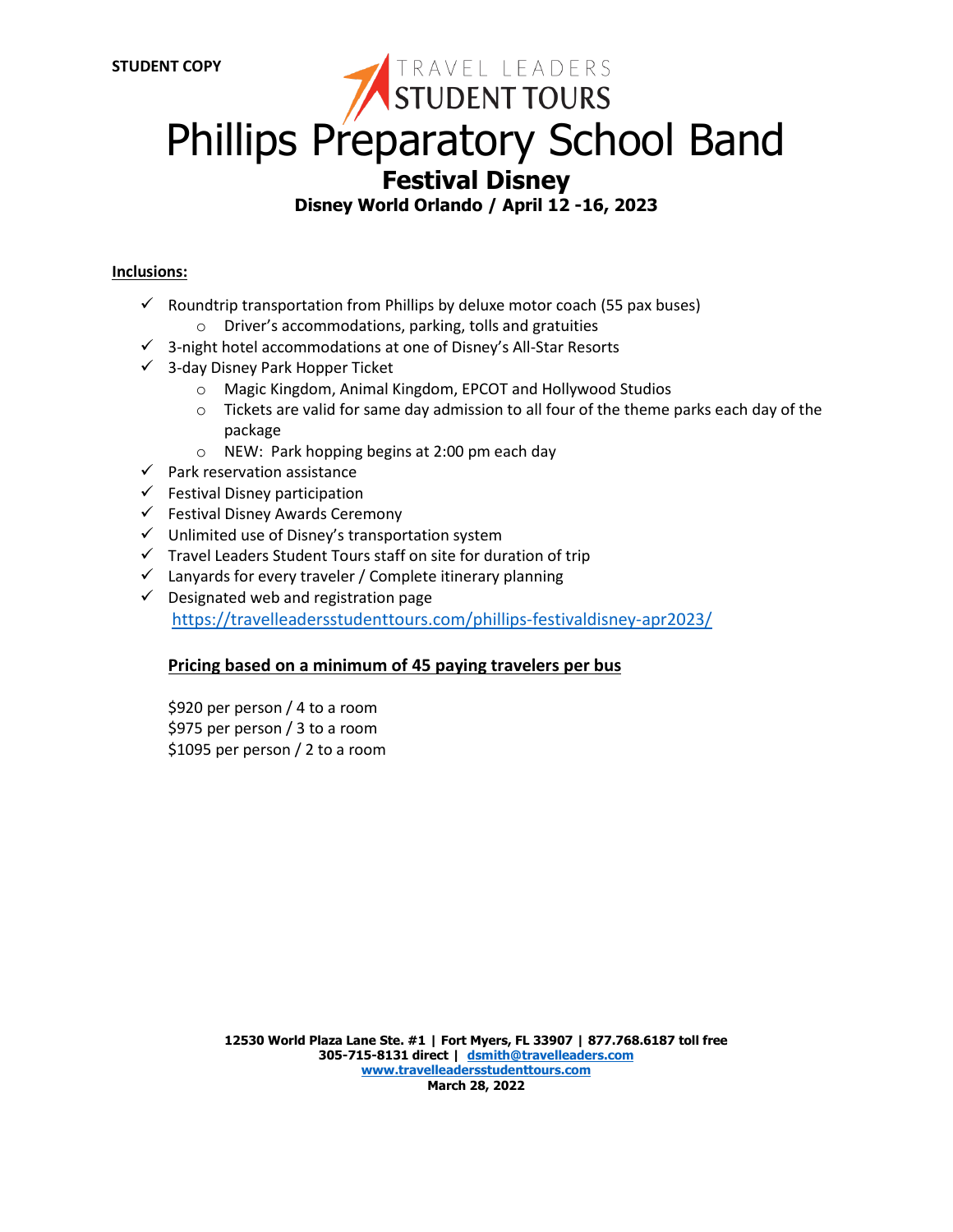#### **STUDENT COPY**



#### **Stipulations:**

- *\**Price is based on a minimum 45 paying travelers per bus
- \*Motor coaches can accommodate a maximum of 55 travelers
- \*Bus company may impose a fuel surcharge depending on the price of gas
- \*Prices are subject to change / based on availability

\*Once a rooming list is received every traveler will be bill based on his/her room occupancy. If the room occupancy on the rooming list is different from the room occupancy requested at registration, the price will be adjusted accordingly. The balance will be due within seven (7) days or the overage paid will be refunded.

\*NEW: Reservations are required for theme parks – Travel Leaders will make park reservations for the group; everyone will have the same park reservation schedule.

| April 12, 2023<br>Wednesday | 06:30 AM<br>05:30 PM          | <b>Depart Phillips</b><br>Arrive Disney / Check in                                                                           |
|-----------------------------|-------------------------------|------------------------------------------------------------------------------------------------------------------------------|
| April 13, 2023<br>Thursday  | TBD                           | Visits Parks at your leisure<br><b>Festival Disney begins</b>                                                                |
| April 14, 2023<br>Friday    | TBD<br>TBD                    | <b>Festival Disney Continues</b><br><b>Visits Parks</b>                                                                      |
| April 15, 2023<br>Saturday  | TBD<br>TBD<br>TBD<br>10:30 PM | <b>Check out of resort</b><br><b>Visits Parks</b><br><b>Festival Disney Awards Ceremony</b><br>Board bus and depart for home |
| April 16, 2023<br>Sunday    | 07:30 AM                      | <b>Arrive Phillips School</b>                                                                                                |

## **Itinerary**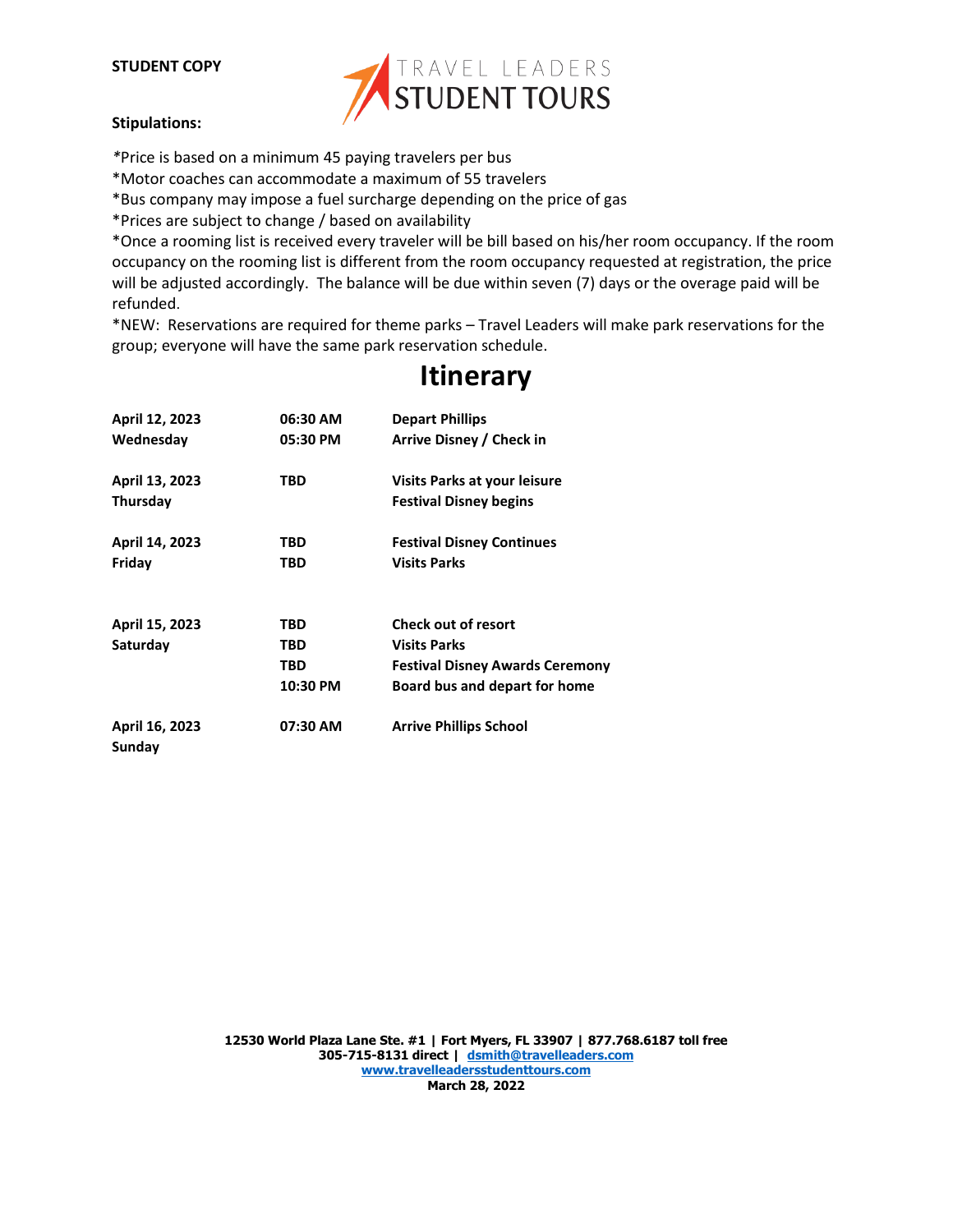

# **General Information**

**Phillips Prep School** will have a designed webpage specifically for this trip. All registration can be done on-line.

The registration process is outlined below:

- **1.** Go to <https://travelleadersstudenttours.com/phillips-festivaldisney-apr2023/> to register/make initial deposit
- **2.** All trip information will be displayed. NOTE: Registration cannot be accepted without the full initial deposit
- **3.** At the bottom of the webpage click "I'm Ready to Go Take Me to the Registration Page"
- **4.** Fill out all required information and click the submit button. Traveler will receive an automated response. If you do not, please call 877-768-6187 to verify that registration was successfully submitted.
- **5.** Within 48 hours, traveler will receive a trip invoice. It will show the payment and remaining balance.
- **6.** IMPORTANT: Save the invoice For Subsequent payments, click the RED pay now button on at the bottom of the invoice. It will take you into your reservation.
- **7.** Please do NOT re-register for the trip in order to make future payments.
- **8.** NOTE: The payment schedule must be adhered to. A late fee of \$25 per traveler may be accessed if payments are not received within seven (7) days of the due date AFTER the initial deposit. Travel Leaders Student Tours must pay vendors according to the group contracts; therefore, it is important to make payments on time. Please refer to the payment schedule
- **9.** Your decision not to participate on a tour due to State Department warnings, fear of travel, or any other reason will be deemed a cancellation. Money paid is not refundable as per any vendor penalties.
- **10.** The Airlines, hotels and other suppliers whose travel or other services are offered are independent third parties and not subsidiaries, affiliates, agents or employees or Internova Travel Group/Student Tours. Internova Travel Group is not liable for the acts, errors, omissions, representations, warranties, breaches, or negligence of these suppliers, or for any personal injuries, death, property damage, or other damages or expenses resulting there from. Internova Travel Group has no liability for and is unable to make any refund in the event of, any delay, cancellation, overbooking, strike, travel Restriction(s), force majeure or other causes beyond its direct control.
- **11.** All vendor/destination mandates regarding COVID must be followed.